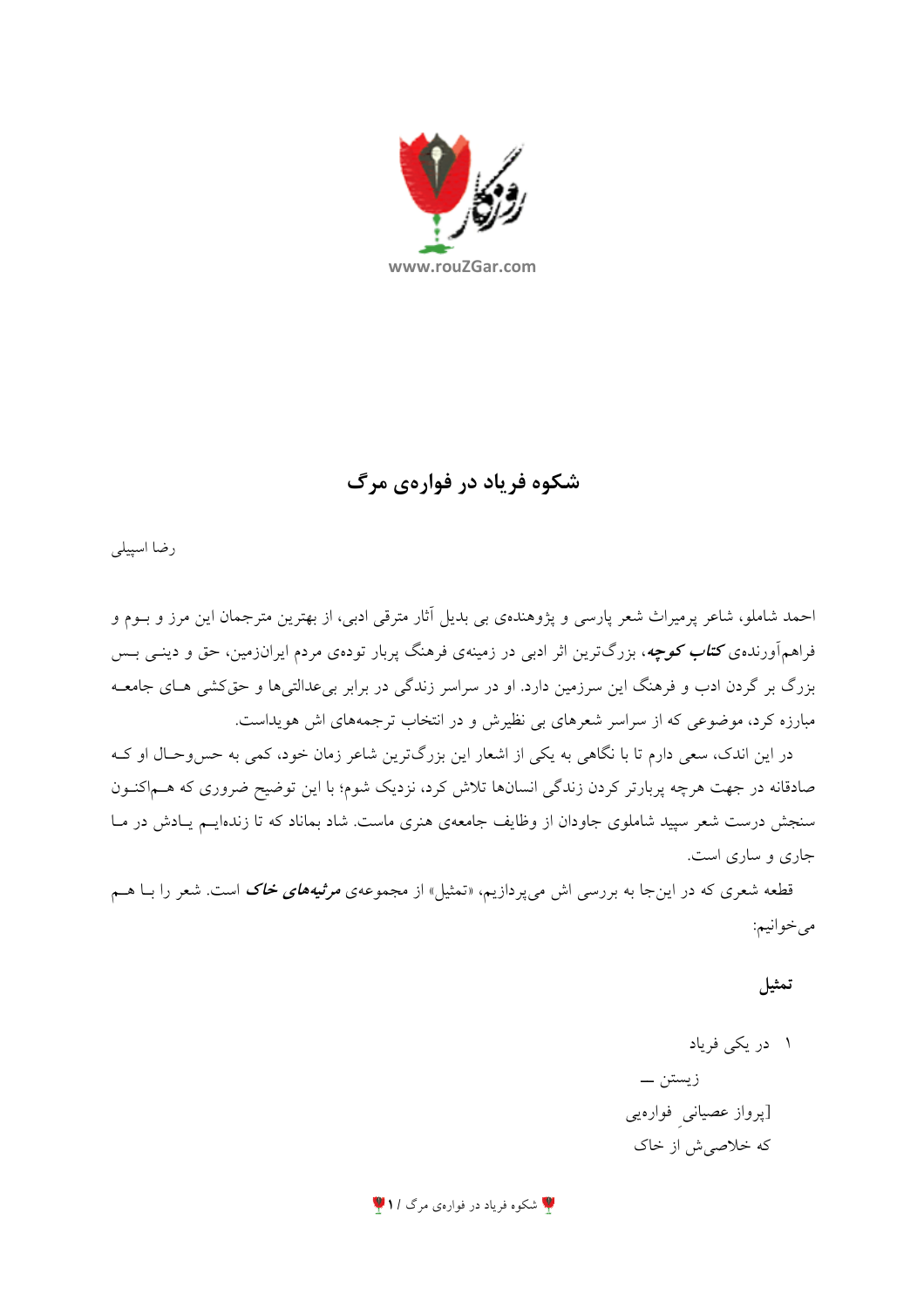نيست  $\sim$ و رهایی را تجربهيي ميكند.] و شکوه مردن در فوارهي فريادي \_ ۱۰ [زمینات ديوانهأسا با خویش میکشد تا باروری را دستمايەيى كند؛ ۱۵ که شهیدان و عاصیان بار ان|ند که بارآوری را یار ان|ند بارآوراناند.] ۲۰ زمین را باران برکتها شدن \_ [مرگِ فواره از این دست است.] ورنه خاک ۲۵ از تو باتلاقى خواهد شد چون به گونهی جوباران حقیر مرده باشی.

> فريادي شو تا باران وگر نه ۳۰ مرداران!

خوب، شعر را یک بار با هم خواندیم؛ پیشنهاد درستی است اگر بخواهیم که شعر آنقدر خوانده شود تا به تمامی

**لگا** شکوه فریاد در فوارهی مرگ **/ ۲** لگا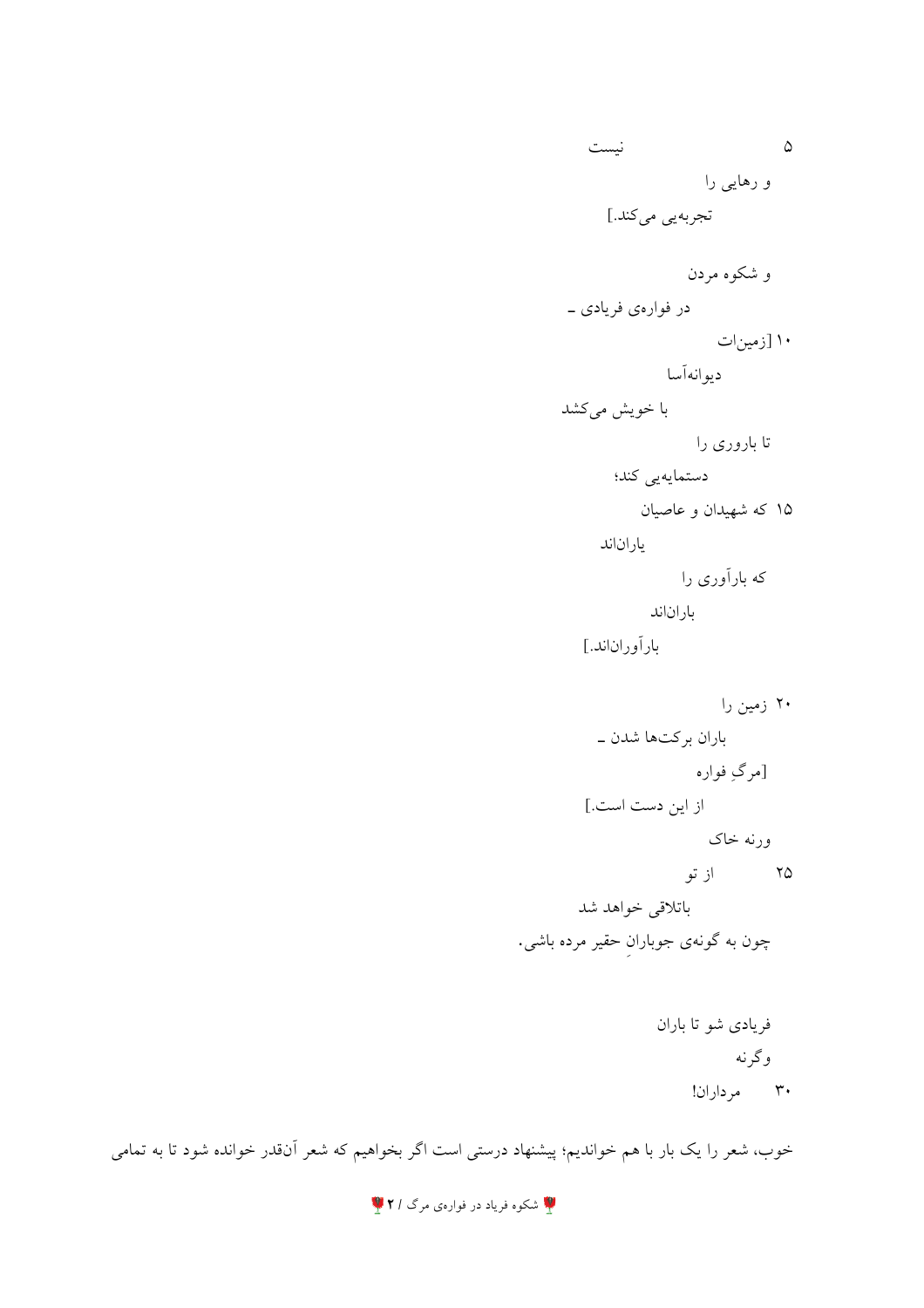در جان و دل ما اثر كند. بايد آنقدر شعر را خواند تا در جانهان جا بگيرد؛ اكنون زمـان كمـي ديگر گونــه نگريســتن است:

همه چیز با نام شعر شروع می شود: تمثیل. پس از خواندن شعر متوجه می شویم که شاعر برای آدمی و زندگی اش چیزی را مثال آورده و زندگی را به چیزی تشبیه کرده است و آن مثال که در بسیاری از شـعرهای دیگـر شـاملو نیـز نمودی ملموس دارد، فواره است. شعر چهار عبارت دارد که از این میان سه عبـارت «در یکـی فریـاد /زیســتن»؛ «و شکوه مردن / در فوارهي فريادي» و «زمين را/ باران برکتهـا شـدن «در يـس خـود از جمـلات توضـيحي اسـتفاده می کنند که همگی درون کروشههایی جا گرفتهاند. پر پیداست که حتا بدون آن جملات داخل کروشه نیـز شـعر معنـا دارد و یا به ترتیبی دیگر این سه عبارت به همراه عبارت آخر شعر: «فریادی شو تا باران /وگرنه / مـرداران!» شـعری مستقل و زیبا می سازند و در واقع می توان با حذف جملههای درون کروشه نیز بـه شـعر کـاملی دسـت یافـت، پـس پرسش این است که چرا شاعر از جملههای توضیحی استفاده کرده است؟ با کمی توجـه، بـه ظرافـت کـار شـاعر در استفاده از واژهی فواره در دومین عبارت برای بافت این زنجیر بههمپیوسته یی می بریم. پرسشی دیگر: آیا آن عبارات توضیحی داخل کروشه به نوبهی خود در فرایند شکل گیری شعر در شاعر، سببساز تشکیل هـر عبـارت مسـتقل بعدي نشدهاند؟

از طرفی اگر به ارزش کلمات شعر توجه شود، میتوانیم در نظری اجمالی به همقافیگی کلمات «زیستن، مـردن و شدن» در یک توالی منطقی و آهنگین و نیز به همآهنگی »رهایی، باروری و بارآوری» و کلمات «یاراناند و بارانانـد و بارآوراناند «با این هر دو و «باران و مرداران» و به طنین یکسان و گـوش نواز «رهـایی را تجربـهیـی مـیکنـد» و »باروری را دستمایه یی کند» بپردازیم؛ با این توضیح ضروری که اینها همگی درست در جای خود بـا بـار معنـایی ویژهی خود، هماهنگ با پیشبرد معنی کلی شعر و توصیف و ترسیم فضای آن به کار رفتهاند. در نهایـت ضـربههـا و طنین این همآواییهاست که این نظم پرمعنی را تبدیل به شعری زیبا میکند. و دست آخـر ضـربهی کـاری و حـرف آخر شاعر با مکثی در انتهای شعر می آید، آنجا که میگوید: «فریادی شو تـا بـاران / وگرنـه /مـرداران!» همـینجـا پرسش دیگری که به ذهن می آید این است که آیا تمثیل دیگری بین فواره و باران در کار نیست؟

نکتهی دیگری که لازم است در این جا به آن پرداخته شود، عبارت است از دید شاعر به پیراموناش. همهی ما در زندگی با گل و سبزه و فواره و ... آشنایایم و آنها را از بس که میبینیم، برایمان بسیار عادیاند. پس چــه چیــز در انسانی به نام شاعر وجود دارد که فی|لمثل چنان فواره را میبیند که انسان متعالی خود را در آن جستوجو میکند و ییشنهاد میکند تا چنین زندگی کنیم .آیا این یک پیشنهاد است یا آرزو؟

به هر صورت آنچنان که به روشنی از شعر هویداست، شاعر آغاز حرکت فواره از شیرهای آب را که قرار است به اوجی برسد به زیستن قهرمانانهی یک انسان تشبیه میکند با این یقین که سرانجاماش رسیدن به همان پایین است اما نه لزوما همان جایی که در آغاز بوده بلکه بعد در همین شعر چهگونگی مرگ بیچرا را نیز روشن میکند؛ و حالا چرا از صفتی چون عصیانی برای پرواز استفاده میکند؟ چرا مثلاً نمیگوید سریع یا ناگهانی یا…؟ همینجا به استفاده از کلمهی عصیان در سطر پانزده توجه کنیم و ارتباط را دریابیم. اینجاست که اصرار دارم توجه به تکتک واژههـای

**۱ ش**کوه فریاد در فوارهی مرگ **/ ۳**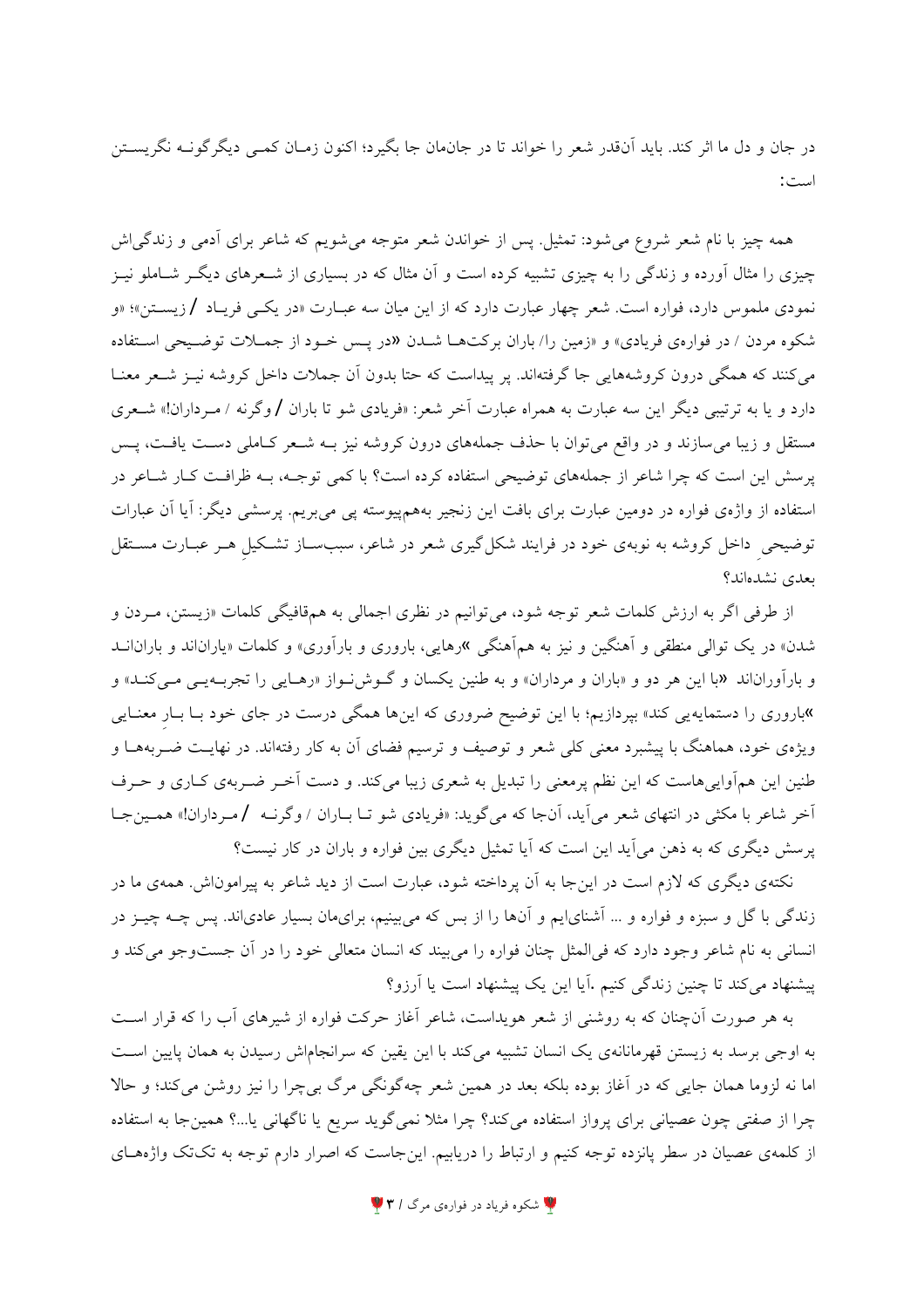شعر شاملو بسیار مهم است و فضاسازی بی نظیری میکند .نیز توجه شما را به نظم آراستهی تقطیع جلب میکنم ک زيبايي آن را چندين برابر كرده است.

دربارهی ارزش کلمات در شعر شاملو با هم به مثال<sub>ی</sub> دیگر نظر بیفکنـیم: شـعر «فراقـی» از مجموعــهی **دشــنه در** ديس :

میدانیم که شعر ادامه دارد اما برای درک منظور ما از فضاسازی فقط همین قسمت از این شـعر کـافی اسـت. در جریان خواندن شعر و برخورد با کلماتی که هر کدام شدت بی تابی و بی قراری شاعر را نمـایش مـی دهنـد و فضـای خاص خود را می سازند، واژهی «گویی» در سطر چهارم، نکتهی کلیدی را به دست مـیدهــد .ایــن کلمــه بــا شــک و تردیدی که در بطن مفهوم خود دارد آن قطعیت را از کل مجموعهی شعر گرفته است؛ ضمن آنکه در قسمتی از شعر آمده است که در کار تشبیهسازی بیان شعر است. آیا این واژهی سرشار از ابهام و تردید، ما را به زیبایی به این نکتـه رهنمون نمی سازد که شاعر با چیرهدستی، بدون آنکه از کلماتی استفاده کند که نمایانگ رهتی هتی گریــهی فــراق او باشند، همين مطلب را به همين شكلي كه در شعر مشاهده مي شود، بيان مي كند؟ در ايــنجـا واژهي «گـويي «چنــان کاری، کوبنده و قاطع در سر جای خود قرار گرفته ـــ به رغم سرشتِ سرشــار از ابهــام و تردیــدی کــه در مفهــوم آن نهفته است ــ که شکی باقی نمیماند که منظور شاعر از این همه، جز تصویر شدت اندوهی کـه امـاناش نمـیدهـد. اندوه جانگزایی که جان او را به لب رسانده، نمی تواند باشد. این در هنر شعر و شاعری حـد نهـایی معجـزهی یـک شاعر است.

به موضوع دید شاعر بازگردیم: یقین شاعر به مرگ که در جملهی توضیحی عبارت اول شــعر نیــز نمــود دارد، در عبارت دوم ـــ بدون آنکه دربارهی حرکتِ رو به افول فواره توضیحی داده باشد ـــ اینگونه بیان میشود که کلمــاتی در آن عبارت به کار میروند که موضوع مرگ و زندگی را به چیرهدستی ً هرچه تمـامتـر بــه ذهــن خواننــده متبــادر می کنند: «و شکوه مردن در فوارهی فریادی»؛ و شاعر بلافاصله میافزاید که دیگر اکنون نوبت باروری و یاری بـه بارور ساختن است و در نهایت و به زیبایی، انتهای کار فواره را به نمایش میگذارد \_ «زمین را باران برکتها شدن» ےکه با توجه به تصویری که از پایان کار یک فواره در ذهن داریم بسیار پــذیرفتنی و بجاســت و آیــا ایــن پــذیرفتنی بودن، مدیون توصیف اعجازگونهی شاملو از فواره نیست؟ پس از مکث، شاعر با استفاده از واژهی باران که در سـطر ۲۱ نیز از آن استفادهی بسیار بجایی کرده است همهچیز را به هم میپیونـدد، فـواره و بـاران و مـرگ و زنـدگی را و

**۱۷** شکوه فریاد در فوارهی مرگ **۱۶** /